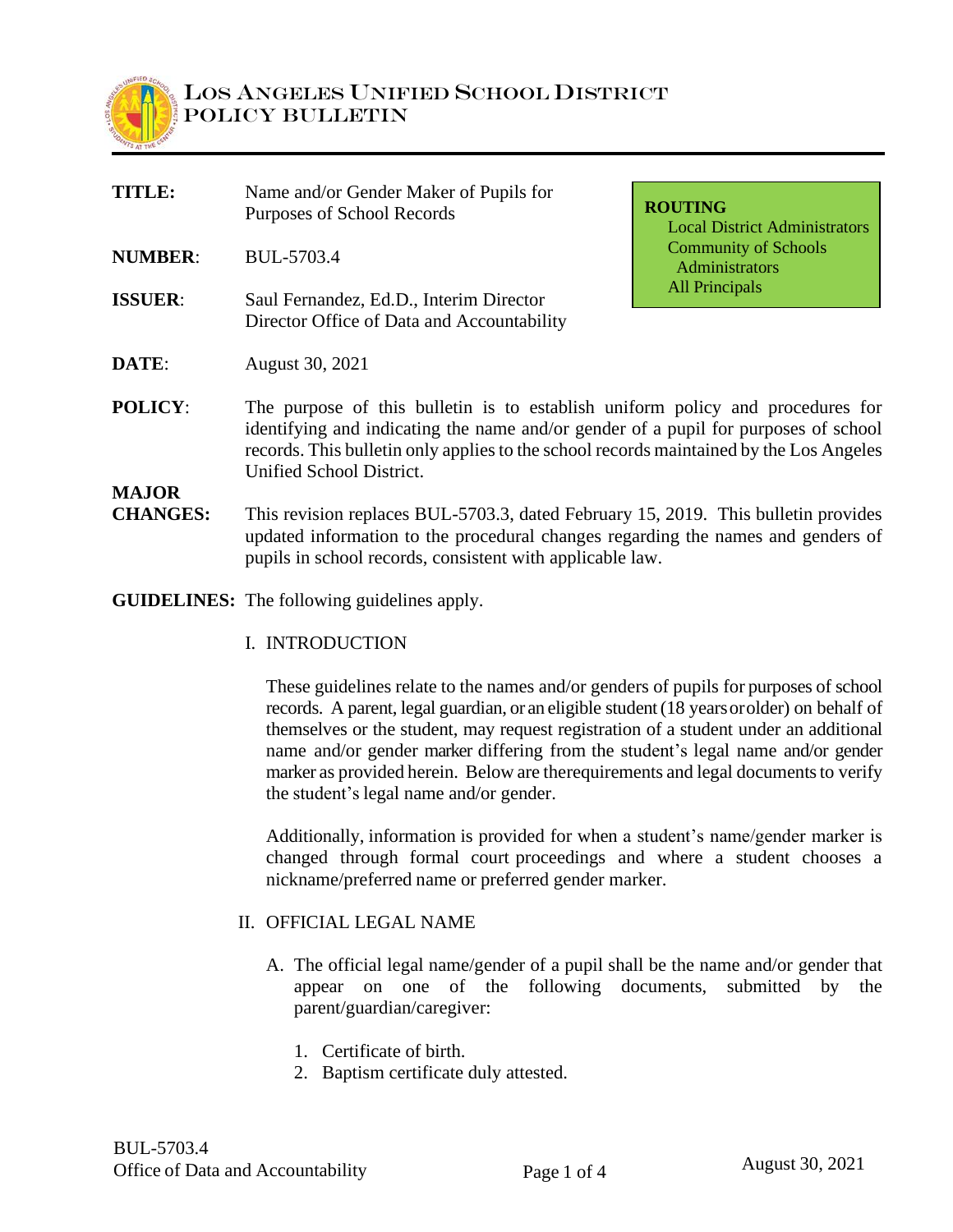

- 3. Passport.
- 4. Health office or vital statistics record of birth date.
- 5. Affidavit of the parent, legal guardian, or custodian of the minor. The affidavit must certify the birth date and must also state that a certificate of birth is not obtainable.
- 6. A letter from the Bureau of Public Services may be accepted in lieu of one of the above types of proof if such letter verifies the birth date of the child according to Department of Public Services Records and includes a statement f how the birth date was verified.
- B. Pupils admitted to District schools shall be enrolled under the surname and/or gender shown on the official document presented at the time of admission.
- C. The District Student Enrollment form allows parents/legal guardians to identify both the legal and preferred names/gender markers of their children. When provided, the school shall enter the relevant information in the Legal and Preferred Name/Gender fields.

### III. LEGAL CHANGE OF NAME AND/OR GENDER MARKER

- A. When the name and/or gender marker are changed by appropriate court proceedings, such as by adoption or change of name/gender proceedings, those become the official legal name and/or gender of the pupil for all purposes, including school registration.
- B. Upon the submission of proper evidence of court action, the official name and/or gender marker in school records may be changed to reflect the legal name or gender marker change.
	- 1. A copy of the court document reflecting the legal name and/or gender marker change should be retained in the pupil record.
	- 2. Pupil records created under the student's former name and/or gender marker must be kept with the former name and/or gender marker. These records, however, should be cross-referenced with the new name and/or gender marker.
	- 3. All pupil records created after the receipt of appropriate court documentation of the name and/or gender marker change should reflect the new name and/or gender marker change.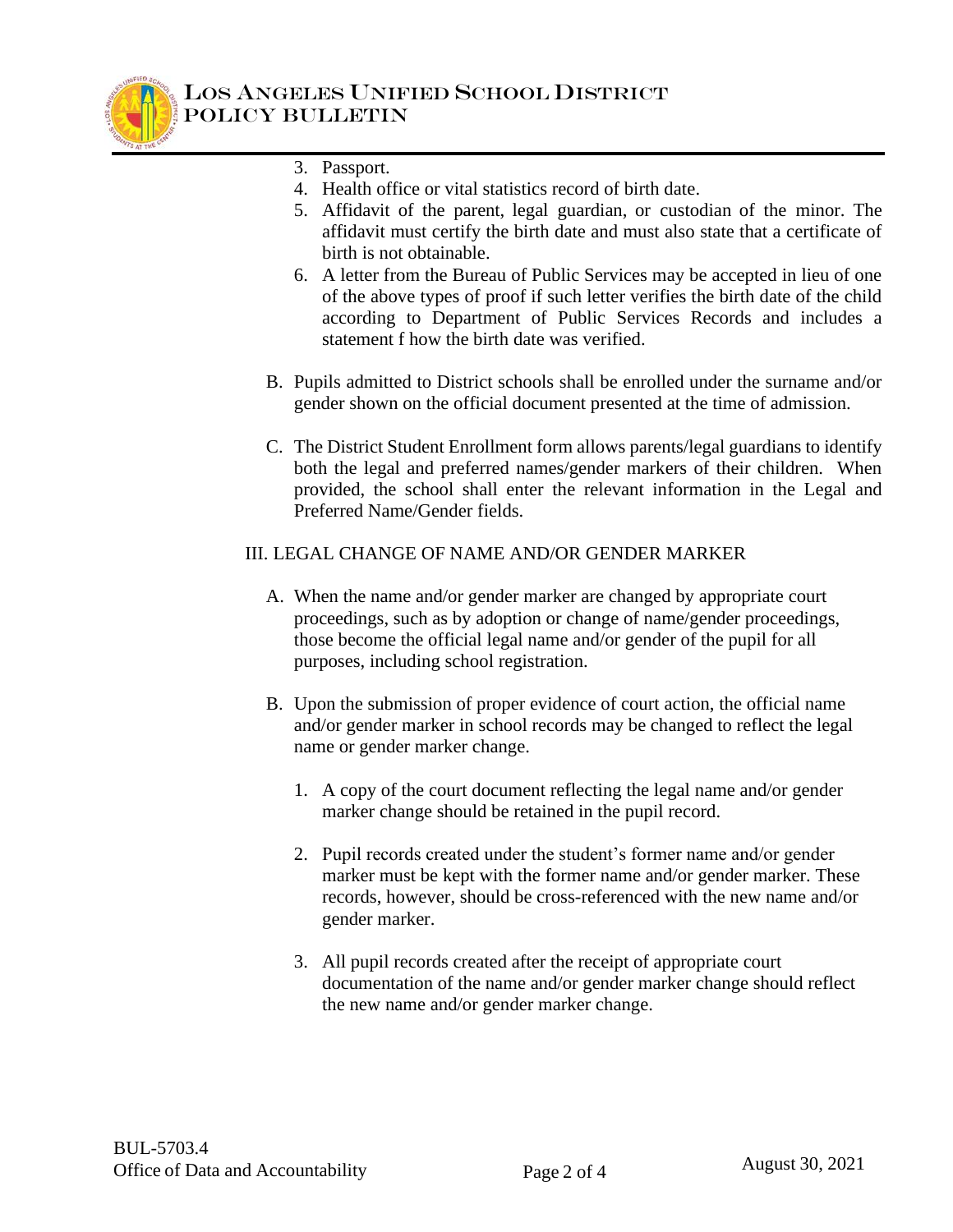

## IV. UNOFFICIAL CHANGE OF NAME AND/OR GENDER

- A. When a parent/guardian or eligible student (18 years or older) requests that the student be identified in school under a name and/or gender different from that appearing upon documentary proof of age or school records (Section II, A), they must complete the Name and/or Gender Marker Change Form (AttachmentA).
- B. After accepting the completed form, the school shall change the name of the student in the enrollment screen of the District's electronic data system and indicate the unofficial name as a "Preferred Name" in the cumulative folder. In the cumulative folder and registration card, data should be cross-referenced. The notation may be made as follows.

| <b>Jones</b> | (Smith)                    | John       | <b>Jay</b> |
|--------------|----------------------------|------------|------------|
| Surname by   | Surname appearing on       | First name | Middle     |
| which the    | birth certificate or other |            | name       |
| child is     | official documentation     |            | or         |
| known        | of the student's legal     |            | initial    |
|              | name                       |            |            |

## V. NICKNAMES, PREFERRED NAMES AND GENDER

- A. Nicknames and preferred names are to be entered in the Preferred Name field in MiSiS (See job aid: Entering a Student's Preferred Name). The student's corrected gender marker is to be entered in the Gender field if applicable. The desired name and gender marker will subsequently appear on teacher rosters and District-supported public-facing displays on apps or educational software, but not on official records and documents such as cumulative files, report cards and transcripts.
	- 1. The data entered in the Preferred Name and Preferred Gender fields are at the request of the student or the student's parent/guardian, after submission of the completed Name and/or Gender Marker Change Form to the school (see Attachment A Name and/or Gender Marker Change Form).
- B. For additional resources regarding students and gender identity, see District policy, BUL-6224.2, *Gender Identity and Students – Ensuring Equity and Nondiscrimination*, issued by the Office of the General Counsel.

# **AUTHORITY**: Board Rule 2001

California Code of Civil Procedure section 1275 *et seq.* Education Code section 48002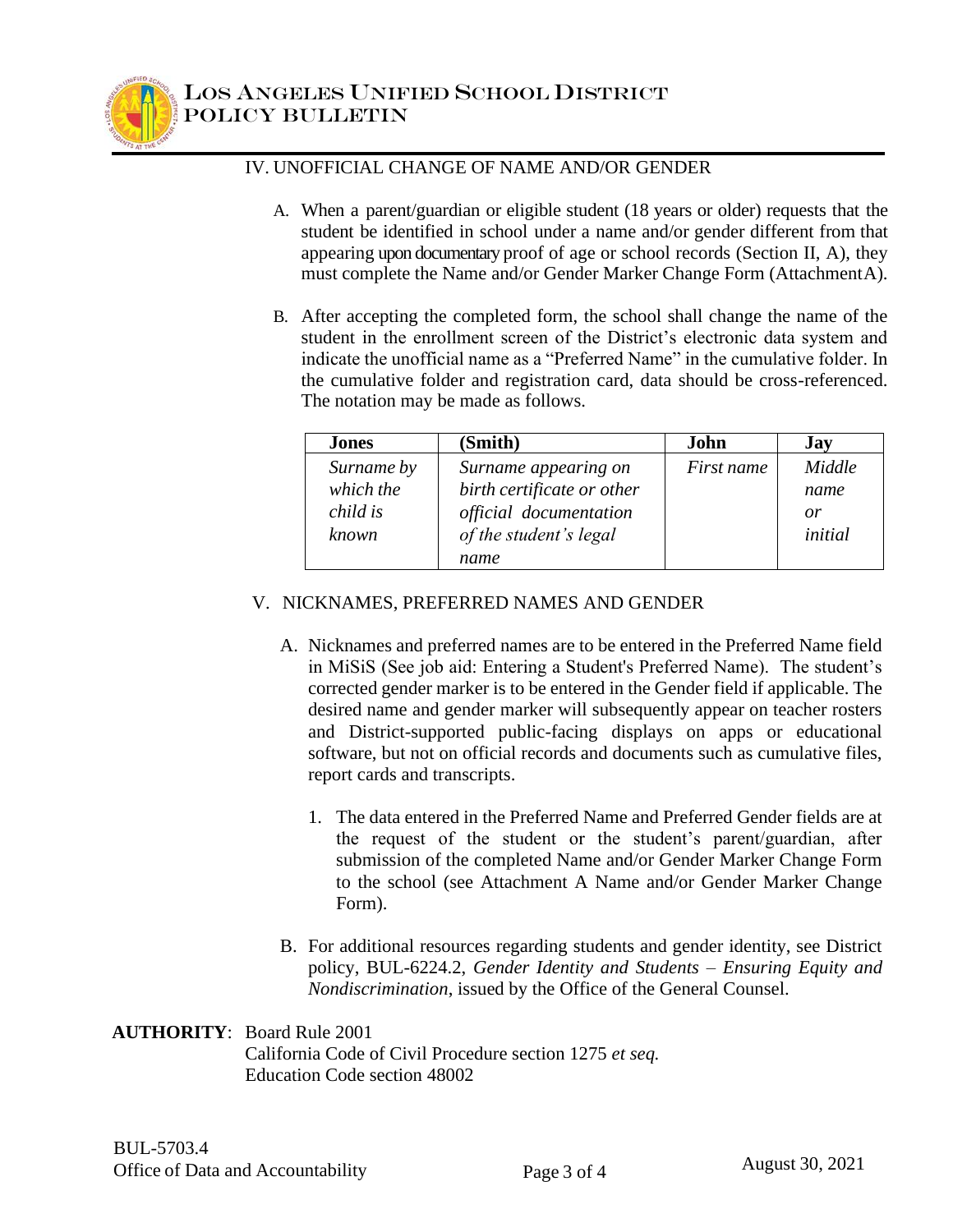

Family Code section 2080 FERPA, 20 U.S.C. section1232g Health and Safety Code sections 103425, 103426, 103430, 103435, 103440 Welfare and Institutions Code section 366.3

- **RELATED** Los Aneles Unified School District Name and/or Gender Change Form **RESOURCES:** Elementary and Secondary Cumulative Records Handbook MiSiS Job Aid: [Entering a Student's Preferred Name](https://lausd.sharepoint.com/:w:/r/sites/itd_misis/_layouts/15/Doc.aspx?sourcedoc=%7B6D38C624-98BF-4573-A881-EA1746A4145A%7D&file=Entering%20Preferred%20Names.docx&action=default&mobileredirect=true)
- **ASSISTANCE**: For assistance, please call the MiSiS Helpdesk at 213-241-5200, select Option 5.